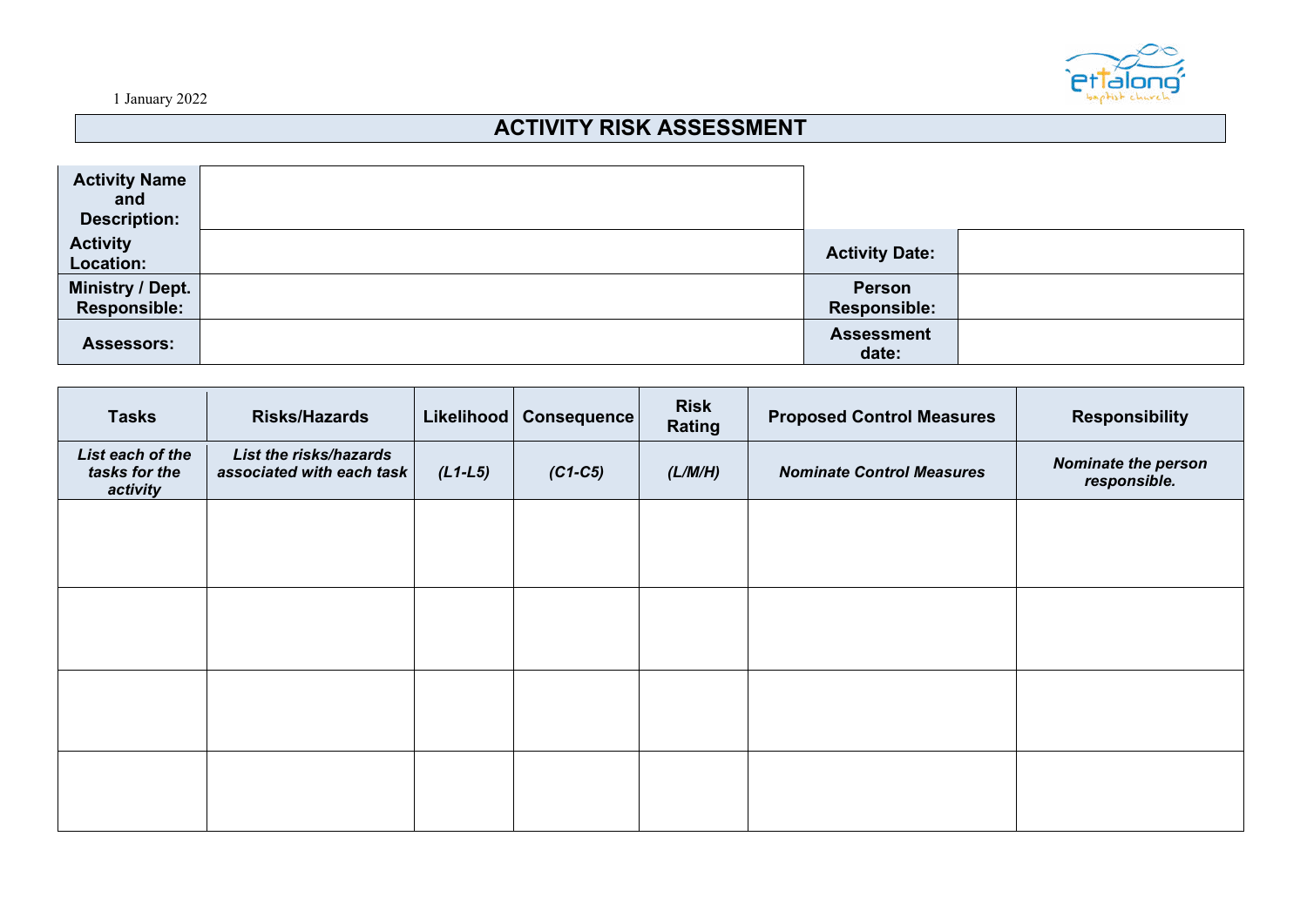BIS007 Info\_Churches\_Activity Risk Assessment Tool v2.doc Page 1 of 2 1 January 2022



**SEE BELOW** - **RISK LIKELIHOOD & CONSEQUENCE FACTORS AND VALUES, etc.**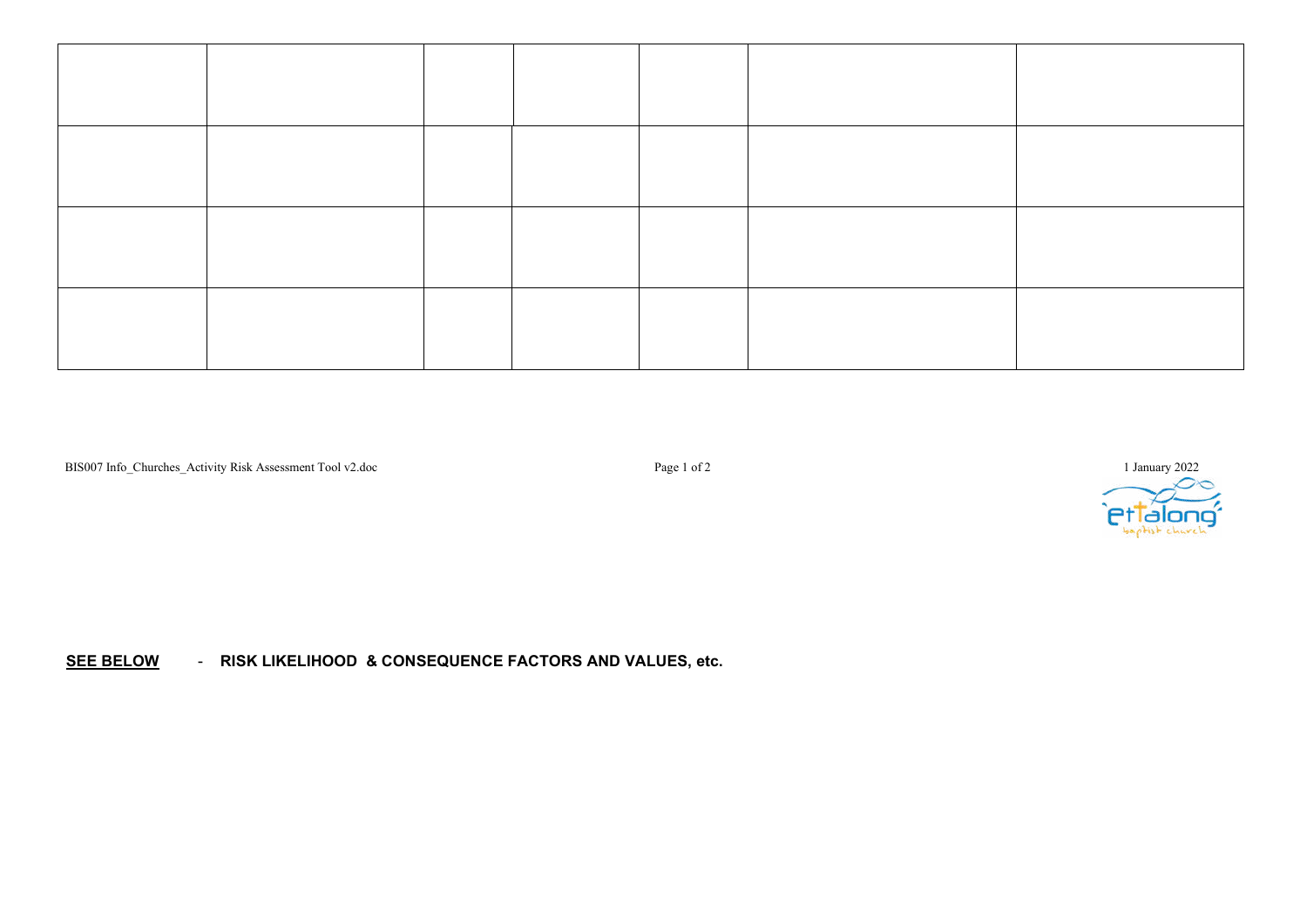BIS007 Info\_Churches\_Activity Risk Assessment Tool v2.doc Page 2 of 4 1 January 2022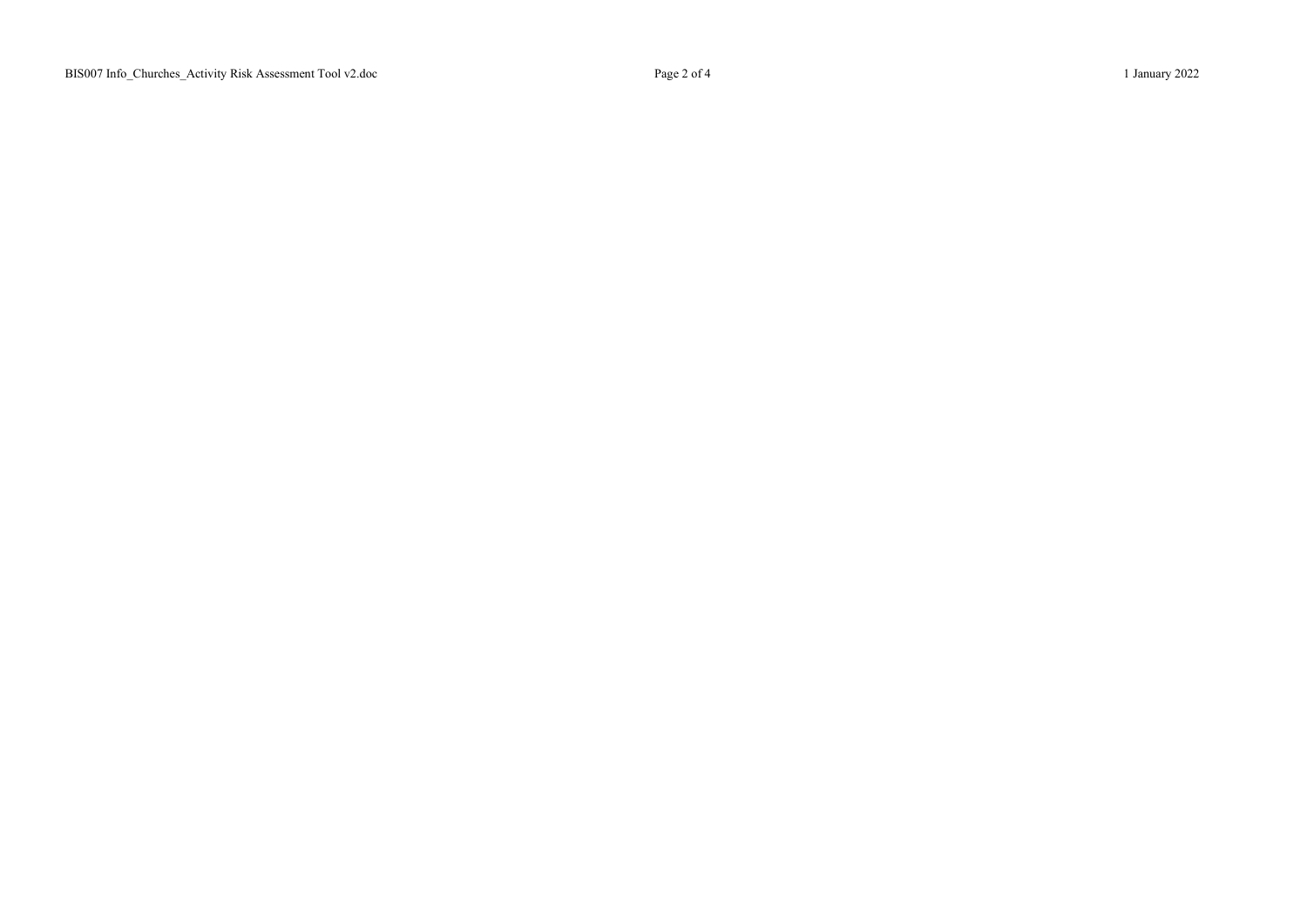

# **ACTIVITY RISK ASSESSMENT**

### **RISK LIKELIHOOD & CONSEQUENCE FACTORS AND VALUES**

| <b>Factors</b> |                 | Values                                                                                  |  |  |
|----------------|-----------------|-----------------------------------------------------------------------------------------|--|--|
| L5             | Almost certain  | The hazard /risk is expected to occur in most<br>circumstances.                         |  |  |
| L4             | <b>Likely</b>   | The hazard / risk will probably occur in most<br>circumstances (more than 50% of time). |  |  |
| L3             | <b>Possible</b> | The hazard / risk should occur at some time (less<br>than 50% of time).                 |  |  |
| L2             | <b>Unlikely</b> | The hazard / risk could occur at some time,<br>usually in exceptional circumstances.    |  |  |
| <b>11</b>      | Rare            | The hazard / risk is possible but is not expected to<br>occur.                          |  |  |

### **LIKELIHOOD FACTORS**

#### **CONSEQUENCE FACTORS**

| <b>Factors</b> |          | <b>Values</b>                                                                                                                    |  |  |
|----------------|----------|----------------------------------------------------------------------------------------------------------------------------------|--|--|
| C5             | Extreme  | Death; high financial loss; sustained national<br>media coverage                                                                 |  |  |
| C4             | Major    | Extreme / permanent Injuries (significant<br>hospitalisation); major financial loss; major<br>negative state media               |  |  |
| C <sub>3</sub> | Moderate | Medical treatment required (may involve<br>hospitalisation); moderate financial loss; some<br>state media, sustained local media |  |  |